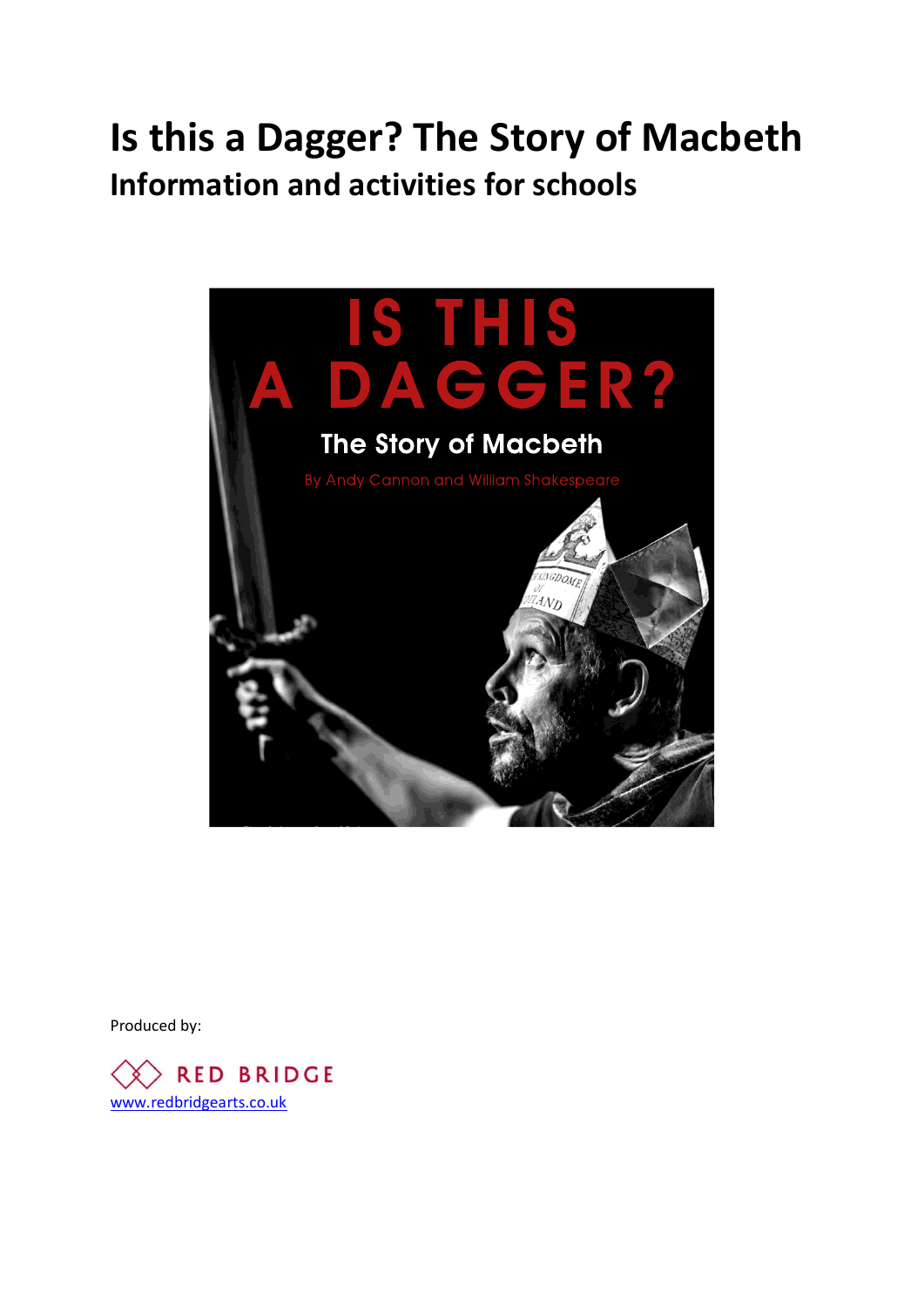# **Information for Teachers**

Thank you for booking *Is this a Dagger?* for your school. This pack will tell you what to expect on the day and gives you some additional information about the production.

### **Contents:**

- About the production
- What to expect on the day
- Audience feedback and reviews
- Pre and post show activities
- Useful information and resources

## **About the Production**

Andy Cannon, formerly of Wee Stories Theatre is one of Scotland's finest storytellers for children. *Is this a Dagger?* Is Andy's story of Macbeth. Audiences join Andy on a thousand-year journey from fact to fiction and back again. Shakespeare's celebrated play Macbeth is a tale most foul, of witchcraft, deceit & murder. Andy's version distils the essence of this epic play into an entrancing one-man, one-hour version for audiences young and old.

The show was nominated for CATS Award for Best Show for Children and Young People and described as "Strikingly heartfelt and intelligent… immensely classy stuff" by The Scotsman.

**Age range:** the show is suitable for ages 8 and over or from P5+.

#### **Performance style and themes:**

- Simple staging with 3 key set items: a stool, a bucket and a biscuit tin plus simple props
- Storytelling and being inventive with simple props
- Direct address with audience
- Tells Shakespeare's Macbeth in an accessible and fun way!

**Curriculum of excellence**: Andy's award winning storytelling helps deepen pupil's engagement and involvement in Shakespeare and raises questions to be explored in English, Social Studies and Expressive Arts.

| Writer                | Andy Cannon and William Shakespeare |
|-----------------------|-------------------------------------|
| <b>Performer</b>      | Andy Cannon                         |
| Sound and composition | David Trouton and Wendy Weatherby   |
| <b>Lighting</b>       | Simon Hayes                         |

Originally produced in 2007 by Wee Stories Theatre for Children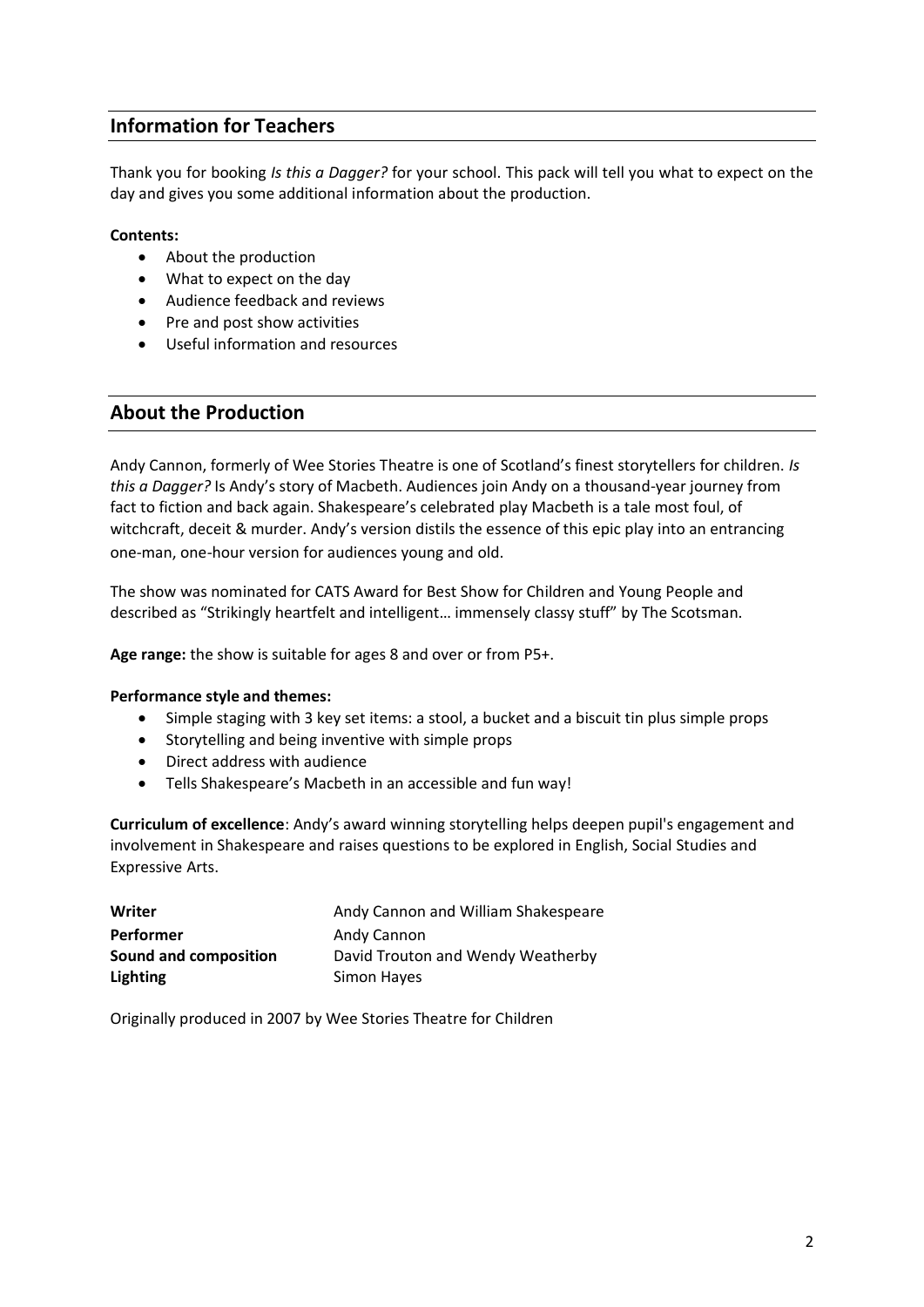# **Audience Feedback and reviews**

*Andy Cannon brings his storyteller's arts to Shakespeare's Macbeth in a one-man show that is aimed perfectly at audiences aged seven or over. It is a bloody tale, and Cannon's telling is fluid enough for him to emphasise or fudge the more gruesome elements depending on his audience. Dread murder...* ★★★★★ The Stage[. Read the full review](https://www.thestage.co.uk/reviews/2017/is-this-a-dagger-the-story-of-macbeth-review-at-scottish-storytelling-centre-inventive-and-clever/)

*Andy Cannon is a man with storytelling in his blood; a performer who can take the trickiest, most complicated of narratives and deliver it to a young audience as if it were a simple nursery rhyme....* ★★★★ The Scotsman **[Read the full review](http://www.scotsman.com/lifestyle/children-s-show-review-is-this-a-dagger-the-story-of-macbeth-1-4525461)**

*A new and accessible Scottish Play for younger audiences by storyteller Andy Cannon...* ★★★★ **The List** [Read the full review](http://edinburghfestival.list.co.uk/article/93871-is-this-a-dagger-the-story-of-macbeth/)

*Cannon's humour, just Monty Python and measured enough, is a lodestar that guides us through the darkness of bloody, murderous battlefields and the ghoulish heath to the grisly finale.* **★★★★** Deadline News [Read full review here](http://www.deadlinenews.co.uk/2017/08/09/review-cannon-fires-off-version-scottish-play-thats-part-soap-part-surreal-scary/)

*What a great show and what an accomplishment to perform this as a one man show! I learned lots about the story of Macbeth and was entertained throughout. My 8 year old son loved it too!* **Nicky – Audience member**

*Brilliant! Witty, clever, oh so very clever.. it is a whirlwind hour. My daughter (9) and I both loved it. Thank you*

**[Caroline -](https://tickets.edfringe.com/reviews/report/19091) Audience member**

*Do yourself a favour and go and see this brilliant version of Macbeth. I went with two children 10 and 12 and an 83 year old grandpa and we were utterly transfixed by the wit, charm and clever telling of this great play. What a joy to watch storytelling like this - thank you.* **Laura - [Audience member](https://tickets.edfringe.com/reviews/report/2264)** 

*Utterly utterly brilliant. Andy Cannon is engaging throughout, is insanely knowledgeable about Macbeth (both Shakespeare's version and the factual version), and managed to enthral both a 9 year old girl and a 14 year old boy.. If only every English Lit teacher taught Shakespeare like this I think a lot more of our young people would be interested in our nation's literary history. Five stars! This man should be in Hollywood. Looks quite tidy in a kilt too!* **Sara - [Audience member](https://tickets.edfringe.com/reviews/report/2064)** 

*This. Is. Brilliant.*

*This tells the Macbeth story in an absorbing, fascinating and accessible manner. We took our 6 and 9 year olds to see it and both were transfixed throughout, as were we. I only wish I'd had a chance to see this version when I was their age.*

*Highly recommended.*

**John - Audience member**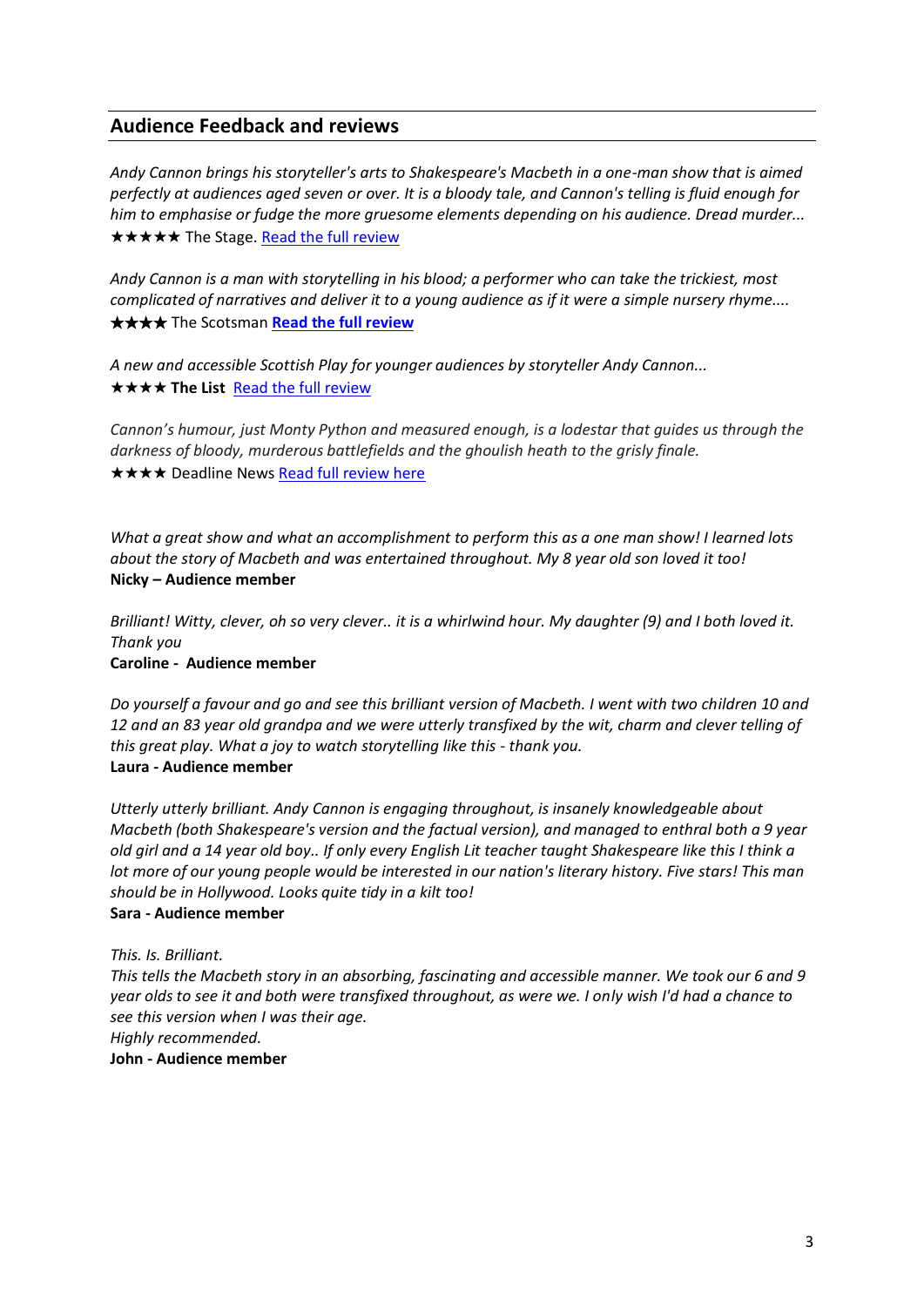# **Pre and post-show activities**

Curriculum for Excellence links include:

- Literacy
- Expressive Arts
- Health and Wellbeing
- Social Subjects
- Technologies

#### **PREPARING CHILDREN BEFORE THE PERFORMANCE**

Evidence shows that the more audiences are prepared for seeing a performance the greater the impact it will have. The work you do in preparing your class for the performance in their school will greatly enhance their overall experience, build excitement and enthusiasm for the performance and generate more meaningful discussion and follow up work.

#### **Start with a synopsis of the story**

Prepare your class for the performance by reading them the synopsis of the story and talking to them about what they are going to see. Understanding their expectations will help you to explore their reactions after the performance.

#### **A very brief summary of the story of Macbeth by William Shakespeare**

Macbeth is Shakespeare's only thriller. At times it is a bloodbath. A story of power, ambition and ultimately loss. Macbeth is a story about a man's ambition to be king and what happens as a result.

Macbeth and Banquo are both generals in King Duncan's army. They fought a huge battle and cross a wasteland together. From nowhere three witches appear. They tell the men their separate fates: Macbeth will become the Thane of Cawdor and then king. Banquo's sons will be kings. After their unlikely prophecies the witches vanish.

Consumed by ambition and spurred to action by his wife, Macbeth murders King Duncan and takes the Scottish throne for himself. He is then wracked with guilt and paranoia. Forced to commit more and more murders to protect himself, he soon becomes a tyrannical ruler. Lady Macbeth cannot stop thinking about King Duncan's death, she becomes deranged and dies. A large army marches on Macbeth's castle and Macbeth is killed by Macduff.

#### **The Real Macbeth**

Macbeth (known as Mac Bethad mac Findláich in Gaelic) ruled for 17 years after he killed the ruling king, Duncan I in 1040 in battle and succeeded Duncan as king. He married Kenneth III's granddaughter Gruoch and in 1045 defeated and killed Duncan I's father, Crinan at Dunkeld. Known as a brave leader who was successful in battle who promoted Christianity, Macbeth was killed by Malcolm Canmore, Duncan's son, at the Battle of Lumphanan in August 1057.

#### **Discussion pre-show: Would you like to rule your country… Think, pair, share**

Ask the pupils to imagine they could be the king/queen of their country. Would you like to be? Why?/Why not? Discuss their thoughts in pairs and then share their ideas with the rest of the class.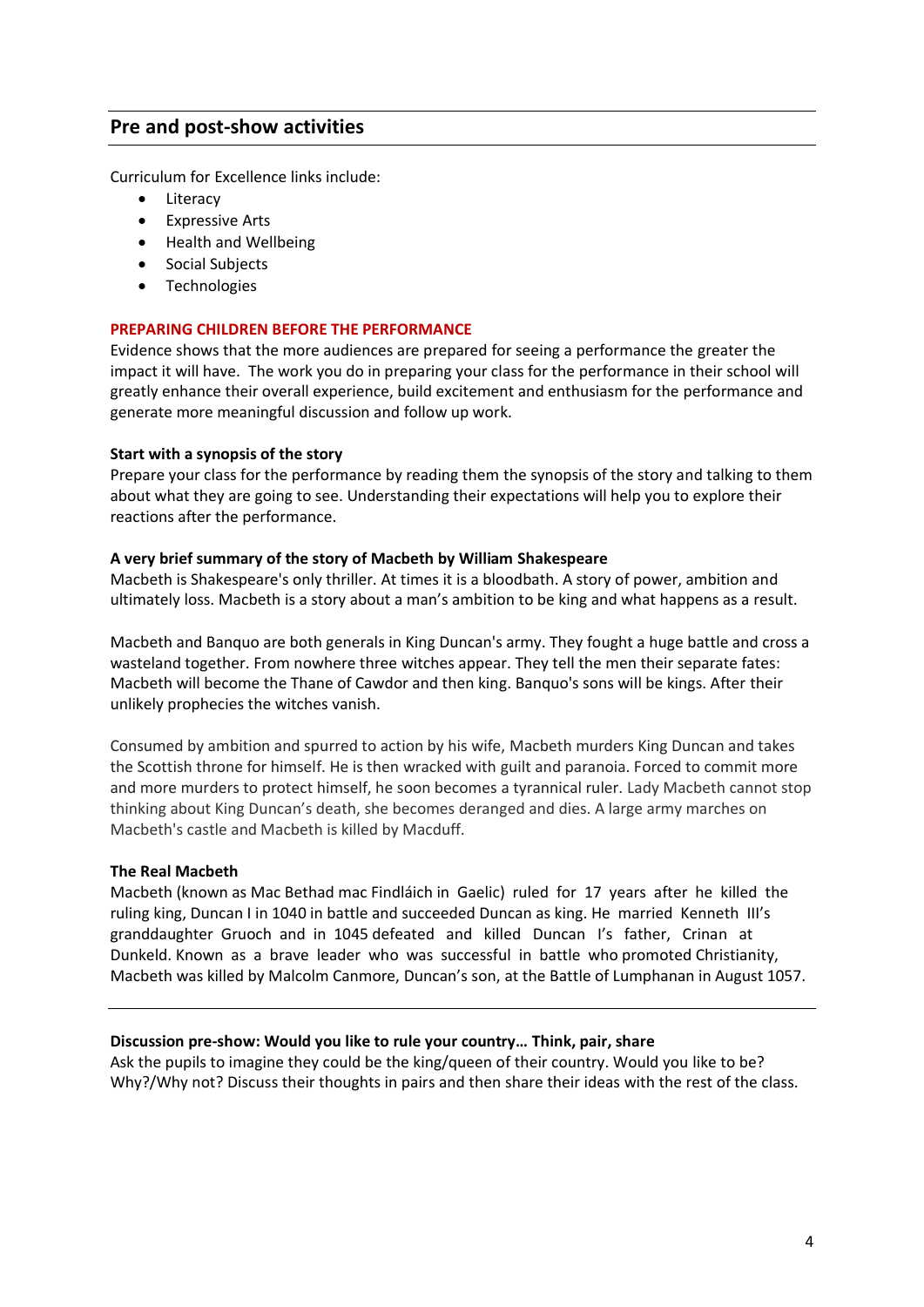## **ACTIVITIES AFTER THE PERFORMANCE**

There are a number of possible approaches to follow up work. Whatever activities you choose a useful starting point lies in taking time to reflect, remember and discuss the performance. Making time to reflect on the experience after attending a performance can help extend children's overall experience, develop their critical thinking skills and answer questions they may have.

#### **Discussion: Questions to assist post show classroom discussions**:

- 1. What was the most memorable moment in the story for you?
- 2. How did the performance make you feel?
- 3. What did you notice about how the story was told?
- 4. What do you think happened next for some of the characters?

#### **Memory map**

A useful way to begin your discussion is to simply ask your class to share as many memories as they can about the performance. It is very important that this is not made to feel like a test, but just a chance to share. If it helps think about the performance as separate elements:

#### **The characters**

Who did we meet? What were they like? What did they wear? What did they do? What do you think happened next for some of the characters?

#### **The story**

What was it about? What happened? Where did it take place? How did it make us feel? What was the most memorable moment in the story for you?

#### **The performance**

What did the show look like? What did we see? How many performers were there and how did they show different characters? Was there music? How did it add to the story?

#### **Themes for post-show discussion and activities**

There are many themes in *Is this a Dagger?* to be explored: they can be developed in discussion groups, writing projects or by gathering pictures. Some of the themes are highlighted below. You may also wish to compare how the themes affect the story, or the differences and/or similarities between themes in the play and the history.

- Ambition Anger
- Guilt Fear
- Revenge **by a strategie of the strategie of the contract of the contract of the contract of the contract of the contract of the contract of the contract of the contract of the contract of the contract of the contract of th**
- 
- 
- 
- 
- Loyalty **Contract Contract Contract Contract Contract Contract Contract Contract Contract Contract Contract Contract Contract Contract Contract Contract Contract Contract Contract Contract Contract Contract Contract Contra**
- 
- History Superstition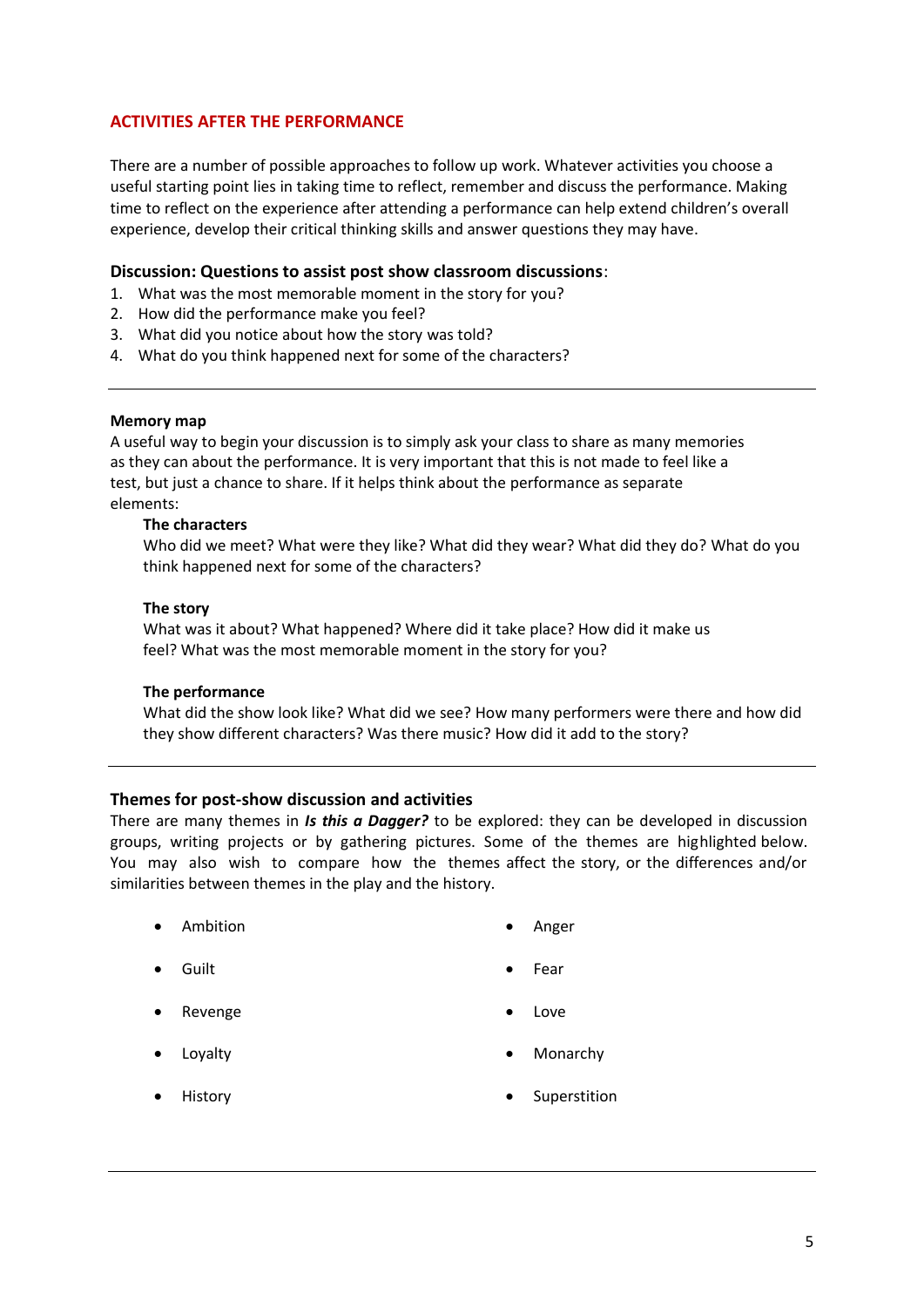## **Expressive Arts: Design a theatre poster**

- As a class, brainstorm some of the themes from the story and performance
- Share with pupils the poster or images for this show and others. Discuss what features the posters have – e.g a key image, the name of the company and writers, dates and times that the show is on, images that represent the themes from the story etc. List the features on the board.
- Pupils work individually or in groups to plan and produce a poster for the show. Using their imagination to highlight the key features
- Posters could be drawn, created online or created as a collage using found images from magazines, other posters etc.
- Display the posters and discuss the different style and what they communicate



# **Expressive Arts: Telling a story with simple props**

In *Is this a Dagger?* Andy uses a handful of props to assist him in telling the tale. This activity will support pupils to tell a well-known story or fairy tale using a small number of props to help bring it to life.

## **Warm up – Pass the Prop**

- Sit the class in a circle and pass an everyday object round. Each person must show a short mime where they make the object into something completely different. The class guess what each one is.
- This can also be talked through with a mime *'This is not a 'spoon', it's a …….'*
- Encourage the children to be more and more creative with their ideas!

## **Telling a story using objects**

- Start with a familiar and simple story such as 'Red Riding Hood'.
- Discuss and write up on the board the key characters in the story
- Now brainstorm as a class the main events of the story you have chosen. If there are lots of ideas, write them all on the board and then decide as a class the six key events
- Create a simple story board that shows the key events in the story
- Brainstorm a list of possible props that could be used for each character and more that would help illustrate each event in the story
- Split the class into groups of 3 or 4 pupils. Each group will work together and choose 3 or 4 objects that they can use to tell their story. The objects should represent key characters or help tell a key event in the story
- Groups gather their objects (this can be a homework exercise)
- Groups practice telling the story using the objects ensure that each member of the group has a role to play in telling the story – one can be the director if they don't like performing
- Each group performs the play for the class.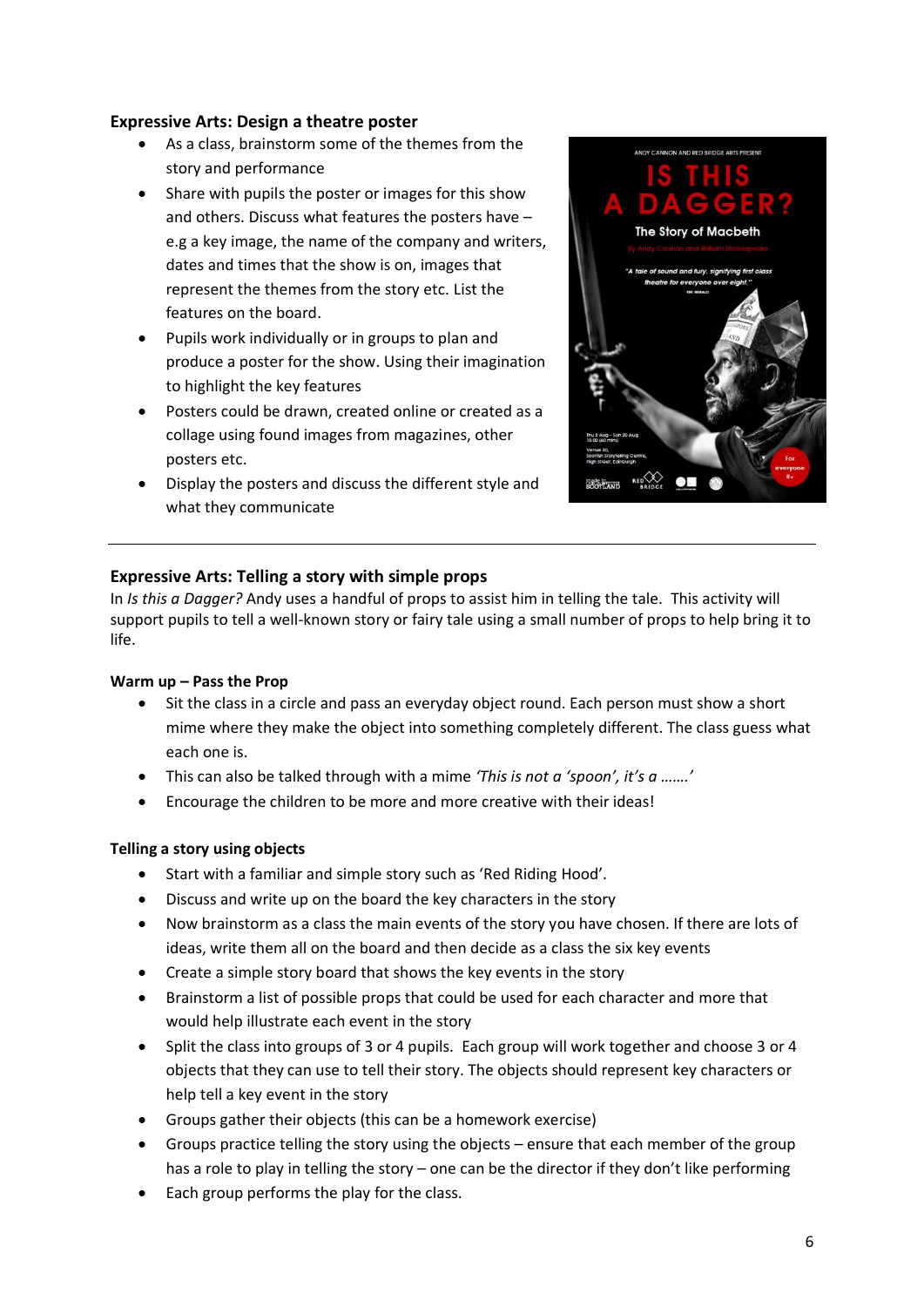## **Literacy - writing Write a different ending for Macbeth**

- Talk about the ending of Macbeth. How did it make people feel? What were the main events that led to this ending?
- Discuss what the pupils might have done instead if they were involved in the story?
- Brainstorm ideas of things that one or more of the characters could have done differently that would have led to a different ending.
- Choose one or some of the ideas and write a new ending for the play
- If it's helpful pupils can write the story as though it was happening now rather than in the past
- Pupils can share their new endings with others and discuss which endings they think are the best / most realistic or the most unlikely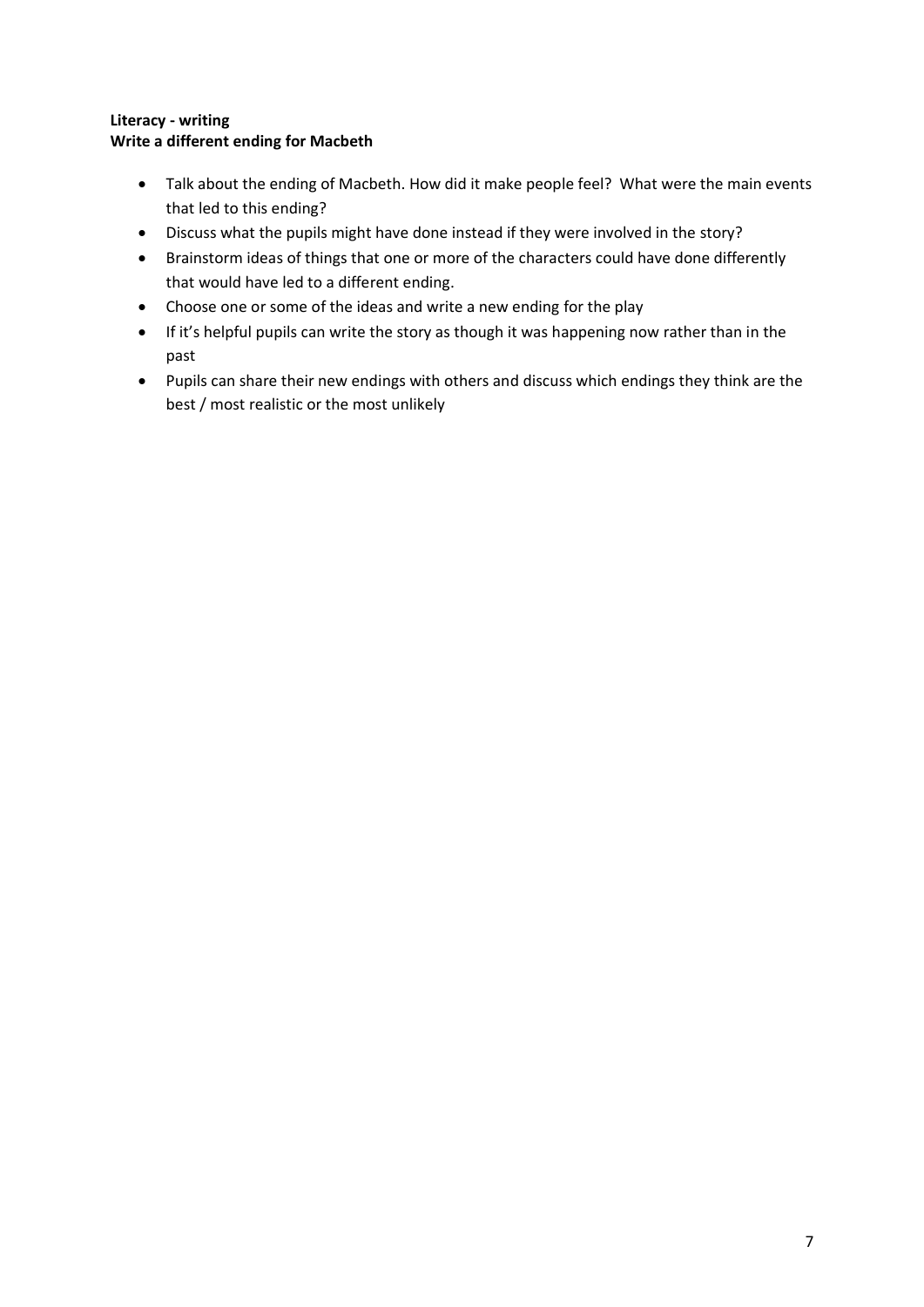# **Performances in Schools - What to expect on the Day:**

*Is this a Dagger?* is a one-actor show with a minimal set. The show has a running time of 60 minutes with a post show conversation lasting a further 10 minutes. There is no interval or break.

The show can perform in theatres and school halls for up to 120 pupils.

## **Get in:**

Ideally the performer and technician will have time in the hall, without pupils before the performance, for around 1 hour.

### **Get out:**

The technician will clear the set at the end of the performance. The performer can be available to talk with pupils after the show.

### **Max number of pupils:**

120

### **Duration:**

60 minutes performance and post show discussion of 10 minutes

### **Preparing pupils for the performance and following up after the performance:**

Please see below for more information on suggested pre and post show activities and questions to assist post show classroom discussions and writing exercises.